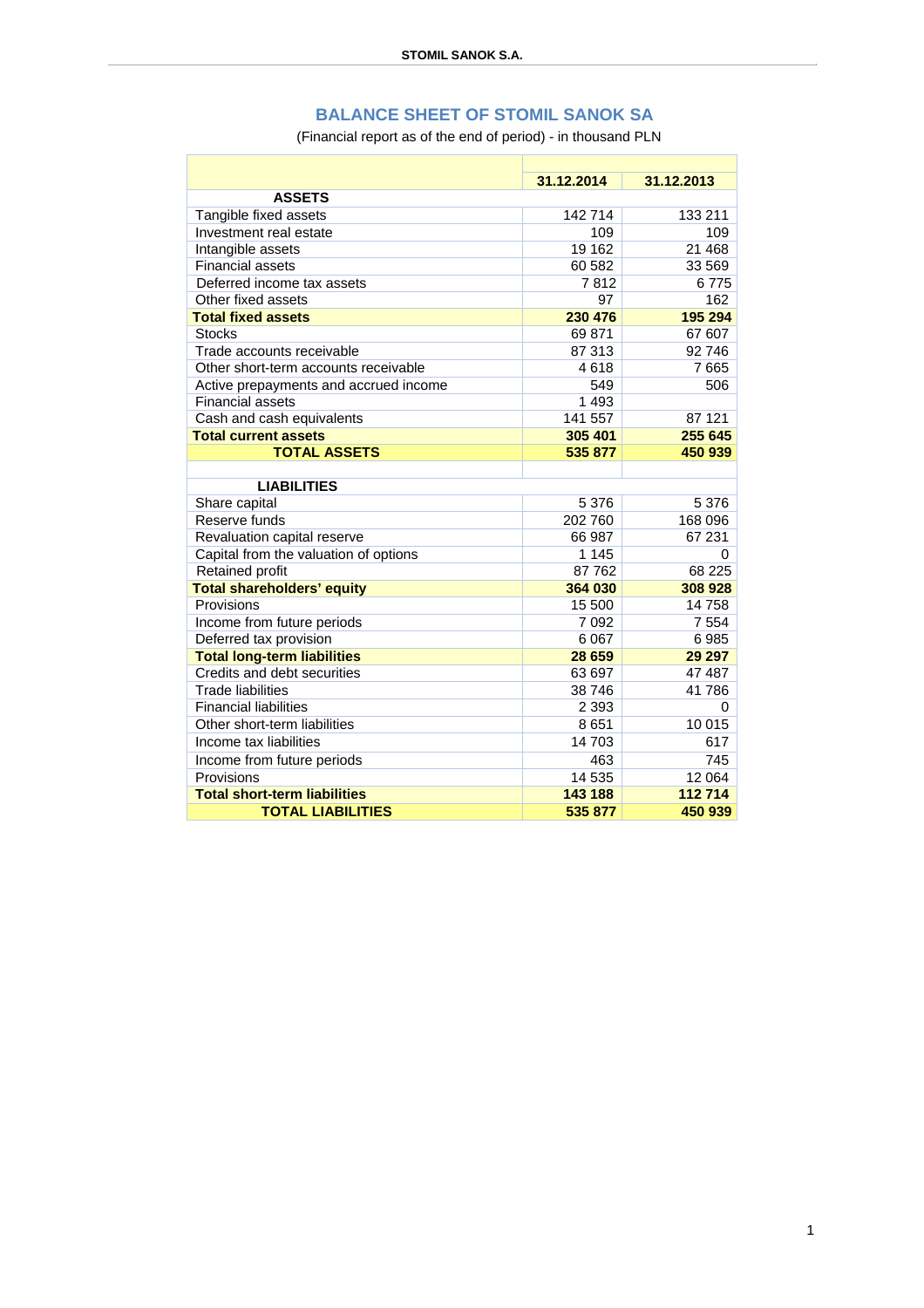|                                           | 01.01.2014<br>31.12.2014 | 01.01.2013<br>31.12.2013 |
|-------------------------------------------|--------------------------|--------------------------|
| Sales revenue                             | 606 818                  | 585 547                  |
| Cost of sales                             | 456 849                  | 462 083                  |
| <b>Gross profit on sales</b>              | 149 969                  | 123 464                  |
| Selling cost                              | 17616                    | 17 907                   |
| General and administrative expenses       | 27 680                   | 23 248                   |
| <b>Core business result</b>               | 104 673                  | 82 309                   |
| Other operating income                    | 3 2 7 2                  | 3 0 3 7                  |
| Other operating expenses                  | 3520                     | 2 5 4 2                  |
| <b>Operating result</b>                   | 104 425                  | 82 804                   |
| Financial income                          | 8 0 2 3                  | 4770                     |
| Financial expenses                        | 2913                     | 2 5 0 4                  |
| Pre-tax profit                            | 109 535                  | 85 070                   |
| Income tax                                | 21 773                   | 16851                    |
| of witch                                  |                          |                          |
| current                                   | 23 392                   | 18 190                   |
| deferred                                  | $-1619$                  | $-1339$                  |
| <b>Net profit</b>                         | 87762                    | 68 219                   |
|                                           |                          |                          |
| Weighted-average number of shares         | 26 881 922               | 26 682 260               |
| Earnings per share                        | 3,26                     | 2,56                     |
| Weighted-average diluted number of shares | 27 070 463               | 26 881 922               |
| Diluted earnings per share                | 3,24                     | 2,54                     |
|                                           |                          |                          |
| Revenue from sales of products            | 590 626                  | 564 043                  |
| Revenue from sales of goods and materials | 2472                     | 2 1 6 2                  |
| Other revenues                            | 13720                    | 19 342                   |
| <b>Total sales revenue including</b>      | 606 818                  | 585 547                  |
| of witch                                  |                          |                          |
| revenue generated locally                 | 204 263                  | 183286                   |
| revenues from foreign contractors         | 402 555                  | 402 261                  |

## **PROFIT AND LOSS ACCOUNT OF STOMIL SANOK SA**

in thousand PLN